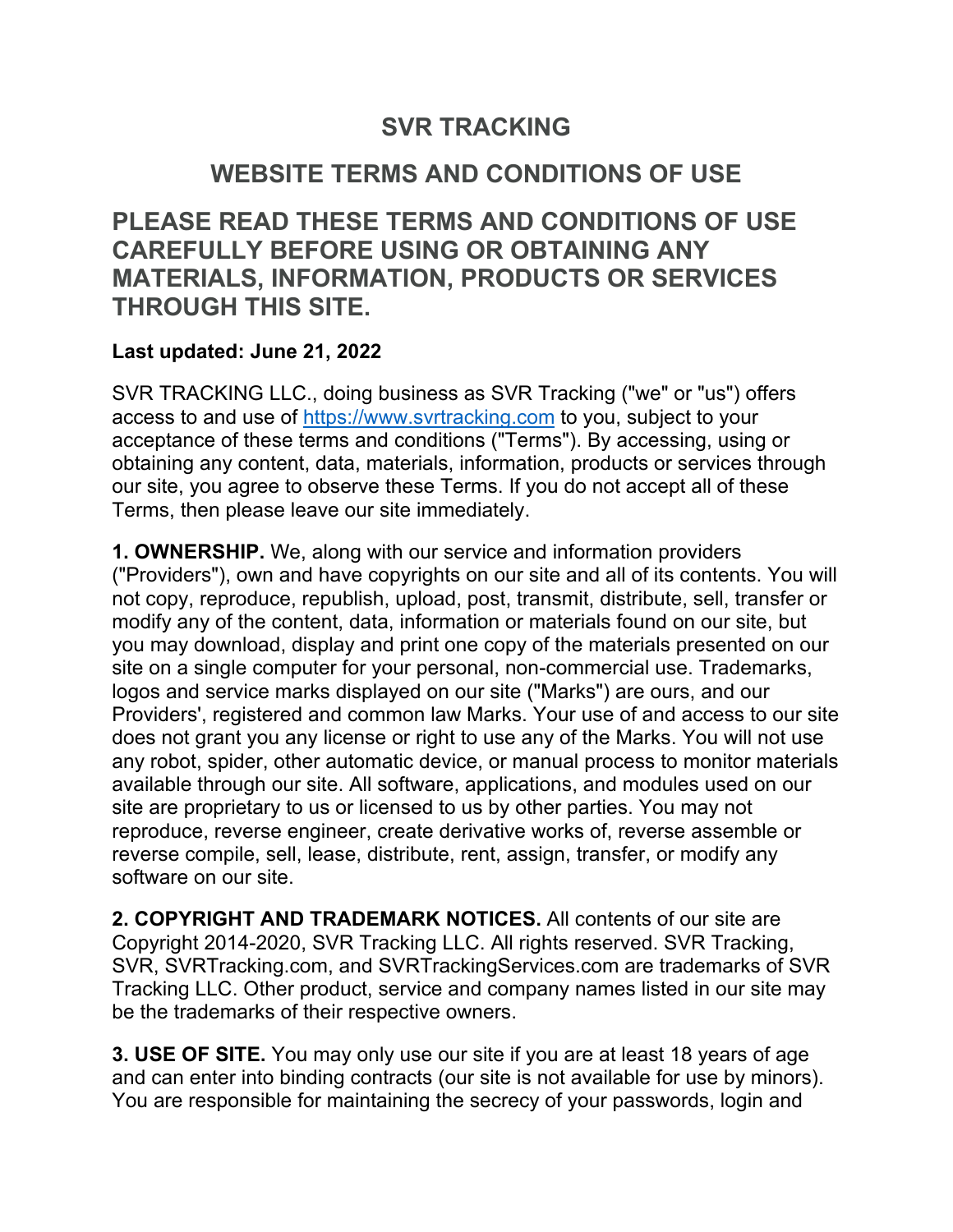account information. You will be financially accountable for all uses of our site by you and anyone using your password and login information. You agree to be completely responsible for all charges, fees (including, without limitation, any monthly or use fees charged by us), duties, taxes and assessments arising out of the use of our site. You also represent and warrant that all information supplied by you to us is true and accurate. You may not use our site: to post or transmit any unlawful, threatening, libelous, defamatory, obscene, indecent, inflammatory, pornographic or profane material or any material that could constitute or encourage conduct that would be considered a criminal offense, give rise to civil liability, or otherwise violate any law; or for any other purpose that is unlawful or prohibited by these Terms. We may, at any time and without advance notice or liability, terminate or restrict your access to all or any component of our site. Your access to our site may not be uninterrupted or available at all times. We cannot promise that our site will be error-free, that defects or errors will be corrected or that our site or the servers that make it available are free from viruses or other harmful components. You will not use any device, software or routine that interferes or attempts to interfere with the normal operation of our site or take any action that imposes an unreasonable load on our computer equipment.

**4. USER INFORMATION.** Content you send to us, as between us and you, whether via e-mail, forms, messages, ideas, and/or suggestions, becomes our sole property and is transmitted at your sole risk. You are strictly prohibited from uploading to our site any material that contains any virus, worm, "trojan horse", time bomb, or similar contaminating or destructive feature. Violators may be prosecuted to the maximum extent of the law.

## **5. SOFTWARE AVAILABLE ON THIS SITE.**

5.1. Any software that is made available to download from our site ("Software") is our copyrighted work, or our affiliates, and/or their suppliers. Your use of the Software is governed by the terms of the end user license agreement, if any, which accompanies, or is included with, the Software ("License Agreement"). You may not install or use any Software that is accompanied by or includes a License Agreement unless you first agree to the License Agreement terms.

5.2. For any Software not accompanied by a License Agreement, we hereby grant to you a personal, nontransferable license to use the Software for viewing and otherwise using our site in accordance with these terms and conditions and for no other purpose.

5.3. Please note that all Software, including, without limitation, all HTML code and Active X controls contained on our site, is owned by us, our affiliates, and/or their suppliers, and is protected by copyright laws and international treaty provisions. Any reproduction or redistribution of the Software is expressly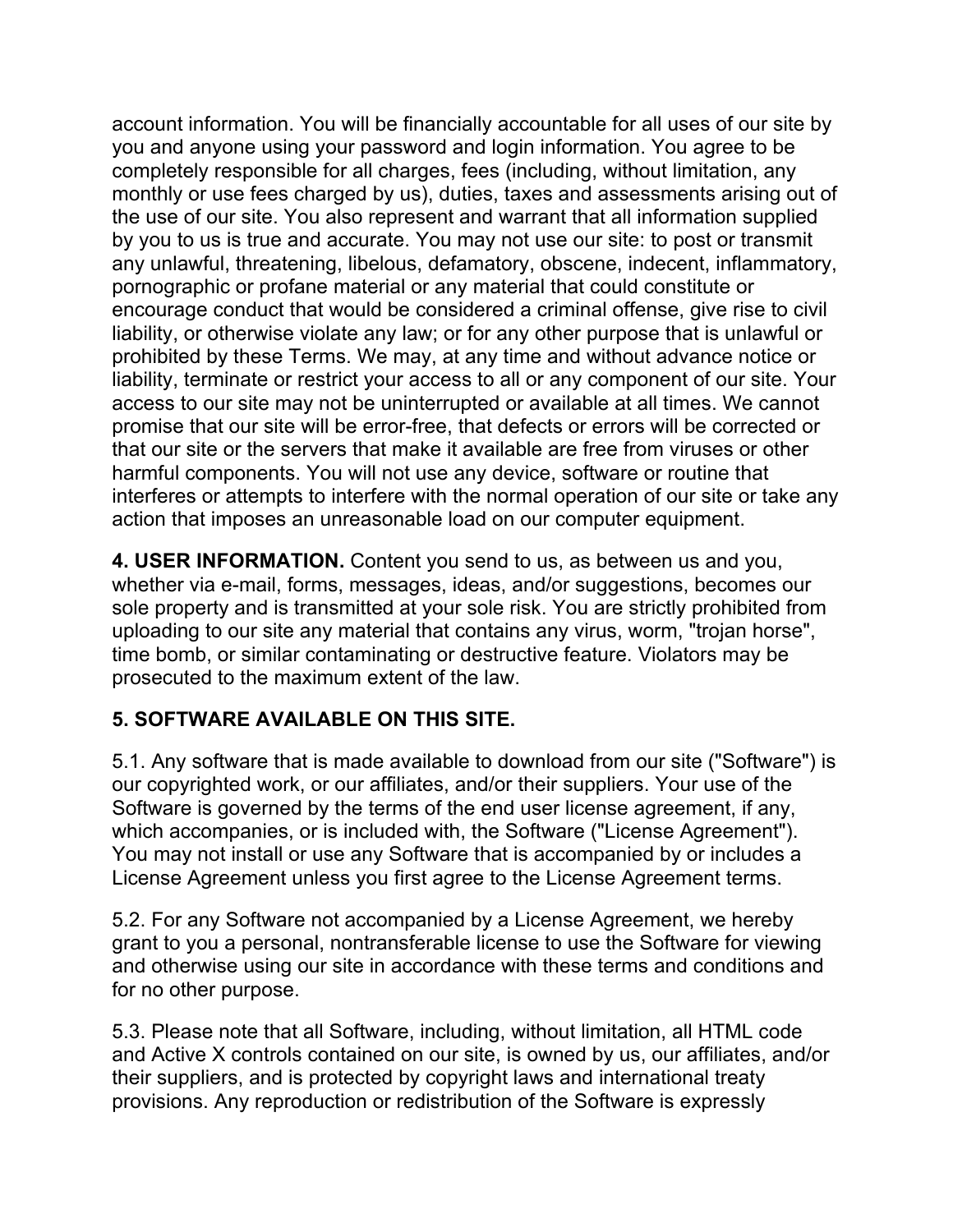prohibited by law, and may result in severe civil and criminal penalties. Violators will be prosecuted to the maximum extent possible.

5.4. WITHOUT LIMITING THE FOREGOING, COPYING OR REPRODUCTION OF THE SOFTWARE TO ANY OTHER SERVER OR LOCATION FOR FURTHER REPRODUCTION OR REDISTRIBUTION IS EXPRESSLY PROHIBITED. THE SOFTWARE IS WARRANTEED, IF AT ALL, ONLY ACCORDING TO THE TERMS OF THE LICENSE AGREEMENT.

5.5. You acknowledge that the Software and any accompanying documentation and/or technical information are subject to applicable export control laws and regulations of the United States. You agree not to export or re-export the Software, directly or indirectly, to any countries that are subject to United States export restrictions.

**6. PRIVACY.** You hereby represent and warrant that you own or have the right to submit all information you send to us. Your use of our site is subject to our Privacy Policy (the "Privacy Policy"). You represent and warrant that you have read the Privacy Policy and it is reasonable and acceptable to you. Your acceptance of these Terms is also your consent to the information practices in our Privacy Policy.

**7. LINKS.** Our site may contain links to other sites that we do not operate or control. We are not responsible for these other sites. We provide these links for your reference and convenience. We do not endorse the contents of these other sites. These links are not an indication of our association with the owners or operators of any of these other sites or our endorsement of any material on those sites. You are free to access these other sites, but you do so at your own risk. You agree not to create a link from any site, including any site controlled by you, to our site without our express, written permission.

**8. WARRANTY DISCLAIMER.** WE MAKE NO, AND OUR PROVIDERS MAKE, NO WARRANTY OF ANY KIND REGARDING OUR SITE AND/OR ANY CONTENT, DATA, MATERIALS, INFORMATION, PRODUCTS OR SERVICES PROVIDED ON OUR SITE, ALL OF WHICH ARE PROVIDED ON AN "AS IS" BASIS. WE EXPRESSLY DISCLAIM ANY REPRESENTATION OR WARRANTY THAT OUR SITE WILL BE ERROR-FREE, SECURE OR UNINTERRUPTED. WE FURTHER DISCLAIM ANY WARRANTY AS TO THE ACCURACY, COMPLETENESS AND TIMELINESS OF ANY CONTENT OR INFORMATION FOUND ON OUR SITE. WE EXPRESSLY DISCLAIM AND OUR PROVIDERS EXPRESSLY DISCLAIM ALL WARRANTIES AND CONDITIONS, INCLUDING IMPLIED WARRANTIES AND CONDITIONS OF MERCHANTABILITY, FITNESS FOR A PARTICULAR PURPOSE, TITLE, NON-INFRINGEMENT, AND THOSE ARISING BY STATUTE OR OTHERWISE IN LAW OR FROM A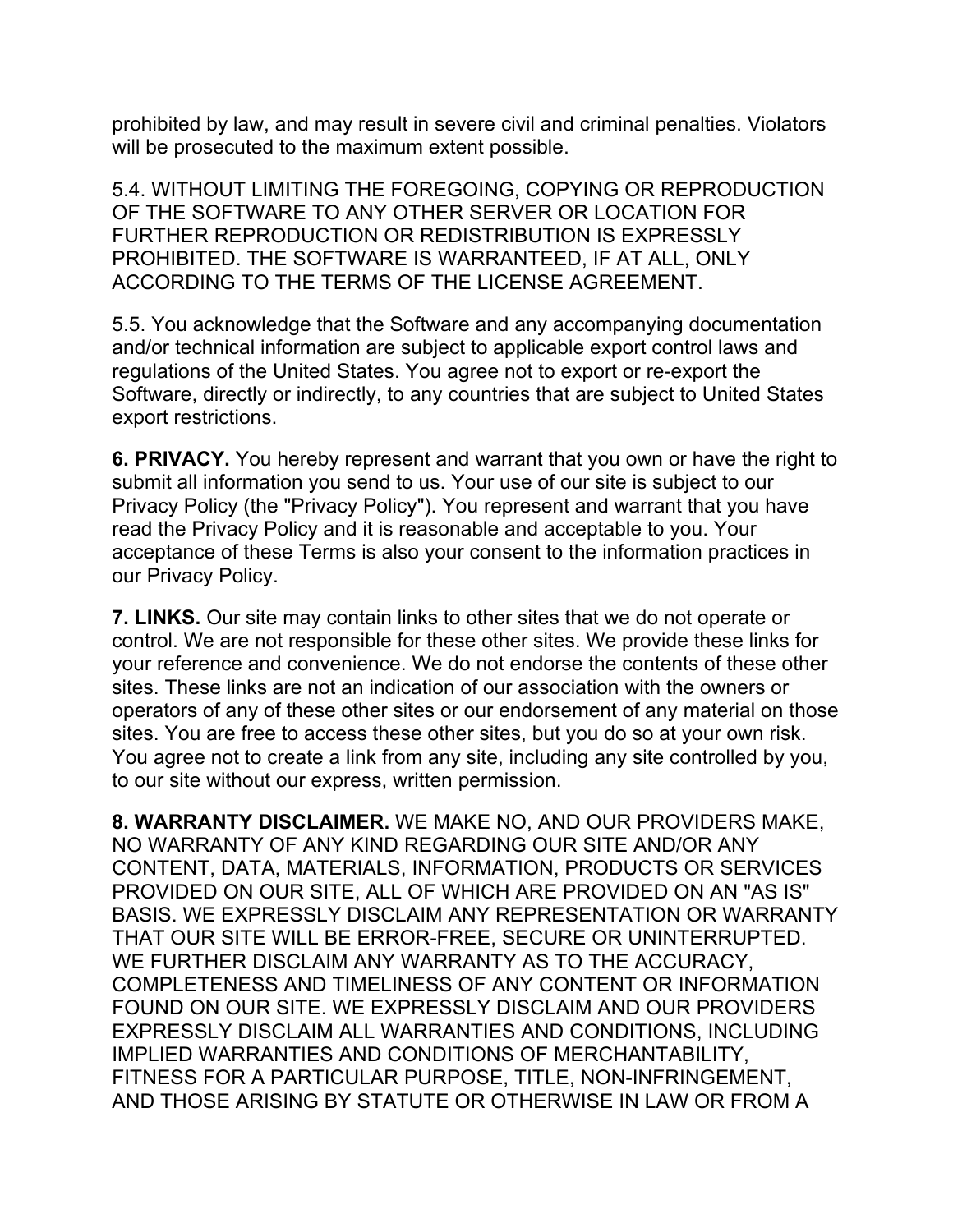COURSE OF DEALING OR USAGE OF TRADE. SOME STATES DO NOT ALLOW THE DISCLAIMER OF IMPLIED WARRANTIES, SO THIS WARRANTY DISCLAIMER MAY BE LIMITED IN ITS APPLICABILITY TO YOU. CHANGES ARE PERIODICALLY ADDED TO THE INFORMATION HEREIN. WE, OUR AFFILIATES, AND/OR THEIR RESPECTIVE SUPPLIERS MAY MAKE IMPROVEMENTS AND/OR CHANGES ON THIS WEB SITE AT ANY TIME.

**9. LIMITATION OF LIABILITY.** WE WILL NOT BE, AND OUR PROVIDERS WILL NOT BE, RESPONSIBLE OR LIABLE FOR (A) ANY DAMAGES TO OR VIRUSES THAT MAY INFECT YOUR COMPUTER EQUIPMENT OR OTHER PROPERTY AS THE RESULT OF YOUR ACCESS TO, USE OF OR BROWSING IN OUR SITE OR YOUR DOWNLOADING OF ANY CONTENT, INFORMATION, MATERIALS, DATA, TEXT, IMAGES, VIDEO OR AUDIO FROM OUR SITE OR (B) ANY INJURY, LOSS, CLAIM, DAMAGE, OR ANY SPECIAL, EXEMPLARY, PUNITIVE, INDIRECT, INCIDENTAL OR CONSEQUENTIAL DAMAGES OF ANY KIND (INCLUDING, WITHOUT LIMITATION, LOST PROFITS OR LOST SAVINGS), WHETHER BASED IN CONTRACT, TORT, STRICT LIABILITY OR OTHERWISE, THAT ARISES OUT OF OR IS IN ANY WAY CONNECTED WITH (I) ANY USE OF OUR SITE OR CONTENT, DATA, MATERIALS OR INFORMATION FOUND THEREIN, (II) ANY FAILURE OR DELAY (INCLUDING, WITHOUT LIMITATION, THE USE OF OR INABILITY TO USE ANY COMPONENT OF THIS SITE FOR VEHICLE LOCATIONS), OR (III) THE PERFORMANCE OR NON PERFORMANCE BY US OR ANY PROVIDER, EVEN IF WE HAVE BEEN OR A PROVIDER HAS BEEN ADVISED OF THE POSSIBILITY OF DAMAGES TO SUCH PARTIES OR ANY OTHER PARTY. This disclaimer of liability applies to any damages or injury caused by any failure of performance, error, omission, interruption, deletion, defect, delay in operation or transmission, computer virus, communication line failure, theft or destruction or unauthorized access to, alteration of, or use of record, whether for breach of contract, tortious behavior, negligence, or under any other cause of action.

**10. DOLLAR LIMITATION.** If, despite the limitations above, we are or a Provider is found liable for any loss or damage which arises out of or is in any way connected with any of the occurrences described in such sections, then our liability and the Providers' liability will in no event exceed, in total, the sum of US \$250.00. Some states do not allow the limitation of liability, so the limitations above may not apply to you.

**11. INDEMNIFICATION.** You will defend and indemnify us and any Provider and each of our officers, directors, employees and agents from and against any claim, cause of action or demand, including, without limitation, reasonable legal and accounting fees, brought by you or on your behalf in excess of the liability